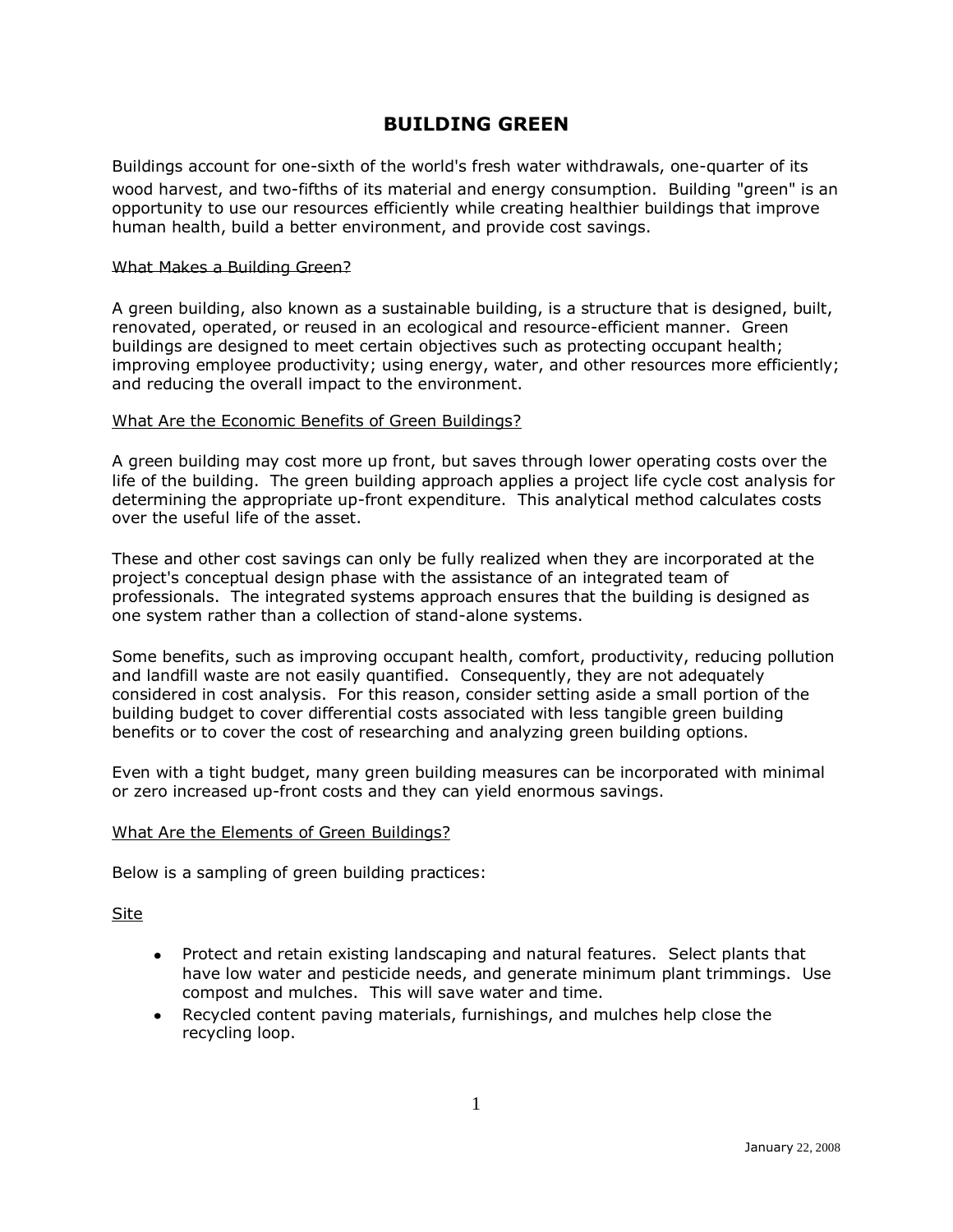# Energy Efficiency

Most buildings can reach energy efficiency that is less energy consuming than currently experienced. The following strategies contribute to this goal:

- The building shape and orientation, solar design, and the use of natural lighting.
- Develop strategies to provide natural lighting. Studies have shown that it has a positive impact on productivity and well being.
- Install high-efficiency lighting systems with advanced lighting controls. Include motion sensors tied to dimmable lighting controls. Task lighting reduces general overhead light levels.
- Use a properly sized and energy-efficient heat/cooling system in conjunction with a thermally efficient building shell. Maximize light colors for roofing and wall finish materials; install high R-value wall and ceiling insulation; and use minimal glass on east and west exposures.
- Minimize the electric loads from lighting, equipment, and appliances.
- Consider alternative energy sources such as photovoltaic and fuel cells that are now available in new products and applications. Renewable energy sources provide a great symbol of emerging technologies for the future.

## Materials Efficiency

- Select sustainable construction materials and products by evaluating several characteristics such as reused and recycled content, zero or low off gassing of harmful air emissions, zero or low toxicity, sustainably harvested materials, high recyclability, durability, longevity, and local production. Such products promote resource conservation and efficiency. Using recycled-content products also helps develop markets for recycled materials. To cut construction costs, for example, design rooms on 4-foot multiples to conform to standard-sized wallboard and plywood sheets.
- Reuse and recycle construction and demolition materials. For example, using inert demolition materials as a base course for a parking lot keeps materials out of landfills and costs less.
- Require plans for managing materials through deconstruction, demolition, and construction.
- Design with adequate space to facilitate recycling collection and to incorporate a solid  $\bullet$ waste management program that prevents waste generation.

# Water Efficiency

- Design for dual plumbing to use recycled water for toilet flushing or a gray water system that recovers rainwater or other nonpotable water for site irrigation.
- Minimize wastewater by using ultra low-flush toilets, low-flow shower heads, and other water conserving fixtures.
- Use recirculating systems for centralized hot water distribution.
- Install point-of-use hot water heating systems for more distant locations.
- Meter the landscape separately from buildings. Use micro-irrigation (which excludes  $\bullet$ sprinklers and high-pressure sprayers) to supply water in nonturf areas.